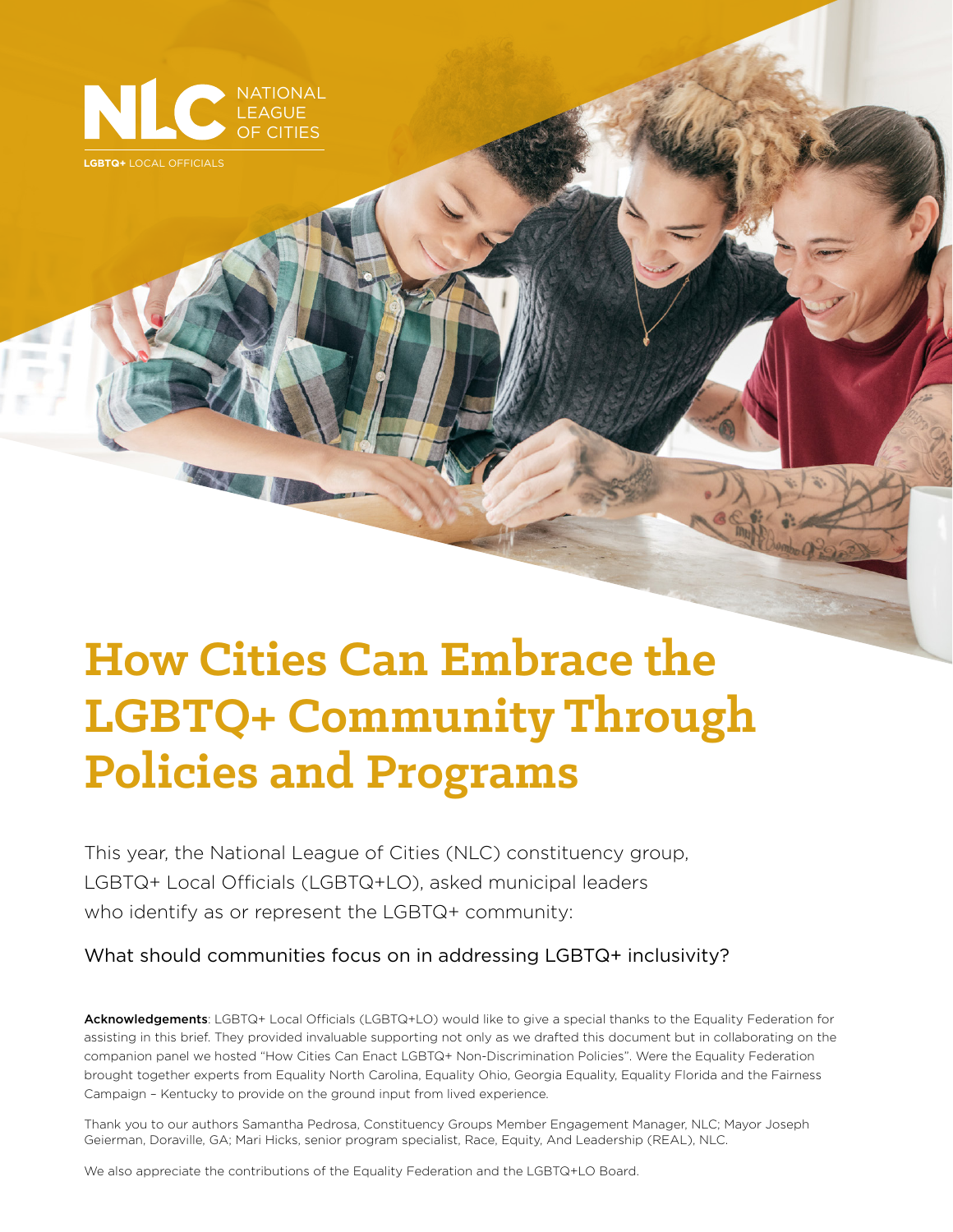# **Introduction**

*ONE OF THE THINGS we were asked for was a template for how cities, towns and villages could implement non-discrimination ordinances – particularly in regions where state legislatures have imposed anti-LGBTQ+ legislation or are not willing to prevent LGBTQ+ discrimination.* 

*This topic is near and dear to my heart. I am a mayor who represents the City of Doraville, GA – a municipality of about 10,000 people1 . We are a close-in suburb of Atlanta and have a diverse resident and business population. I am also a gay man who had to navigate discrimination and concerns about not being considered for jobs or accommodations because of Georgia's lack of protections for LGBTQ+ people.*

*In 2018, I was elected council member, serving with another newly elected LGBTQ+ council member, Stephe Koontz – the first openly transgender elected official in the state of Georgia. Ms. Koontz was dedicated to the idea of passing a non-discrimination ordinance in our city. Atlanta had passed one in 2000 (and updated it to include gender identity in 2013) 2 , but because of the resources involved and some specific requirements of the Georgia Constitution, it was not easy for other cities to follow Atlanta's lead – and at the time Ms. Koontz was working on this, no other city in Georgia had passed such an ordinance.*

*Council Member Koontz was not willing to take "no" for an answer, and engaged our local LGBTQ+ rights organization, Georgia Equality, along with several other resources to identify ways that we could craft an enforceable non-discrimination ordinance in Doraville. She found an ordinance in Kansas that tied back to the city's business licensing process. Taking this thread, she was able to weave an ordinance that our city attorney believed would be defensible under Georgia's Constitution. Once Doraville passed its nondiscrimination ordinance – only the second to do so in Georgia3 - we set off a wave of other cities and counties in our state taking similar measures. To date, at least 12 jurisdictions in Georgia now have passed some form of non-discrimination policy.* 

*The purpose of this policy brief is for our peers to learn what has worked in other jurisdictions and to learn four beneficial actions you can take to become a more LGBTQ+ inclusive place to live, work and call home. We have included testimonials from local leaders representing various states and populations that have been awarded a Municipal Equality*  Index score of 90 or higher from the Human Rights Campaign to share their stories<sup>4</sup>. *Please read on to find out how you can take steps towards becoming an LGBTQ+ friendly destination.* 

JOSEPH GEIERMAN, MAYOR, CITY OF DORAVILLE, GA, Board Member, LGBTQ+ Local Officials (LGBTQ+LO)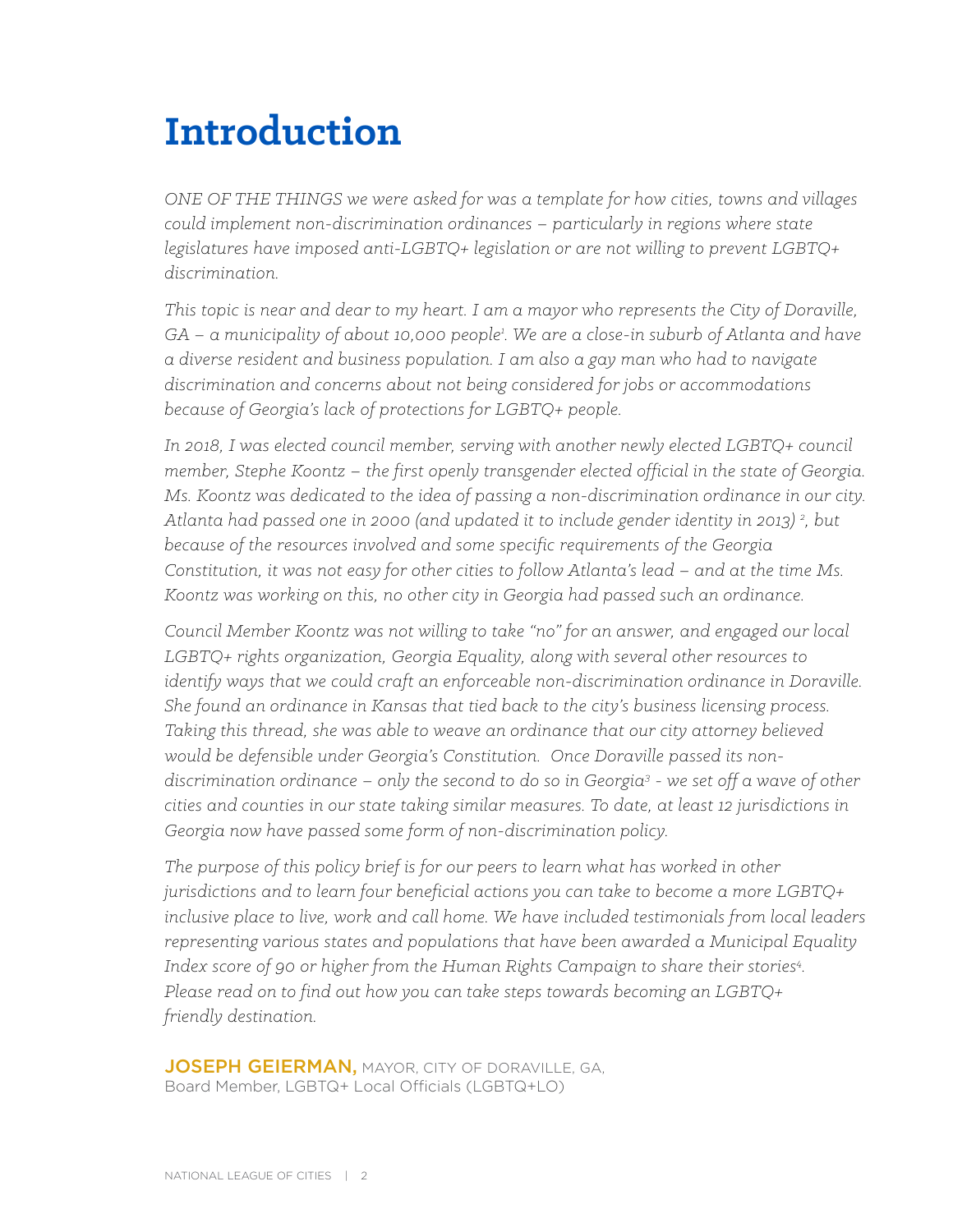# **Strategies for Creating an LGBTQ+ Inclusive Community**

## **NON-DISCRIMINATION ORDINANCES**

It is crucial to start by recommending a non-discrimination ordinance. The protection these ordinances provide is a basic right to most Americans. No one should be put in the position of losing their job, rental property or refused service because they identify as LGBTQ+.

Non-discrimination ordinances have been under attack in some states by preemption. Local governments are finding creative ways to protect their citizens despite opposition. Recently, six municipalities in Texas updated their laws to include protections for LGBTQ+ residents in their community while also incorporating other important local needs. For example, San Antonio has a non-discrimination ordinance that encompasses veterans because of the number of military families within their jurisdiction<sup>5</sup>.

Around the country, adoption of non-discrimination ordinances is an area where many municipalities are making progress year over year. According to the Human Rights Campaign Municipal Equality Index which measures 500 cities, 429 currently have equal employment opportunity policies that expressly include sexual orientation and/or gender identity6.

Please consider one mid-sized city that passed a non-discrimination ordinance in a red state: Brookings, South Dakota. Their local officials spent several years working towards making their city a more LGBTQ+ destination and in 2018 the city adopted a nondiscrimination ordinance to set themselves apart as an LGBTQ+ haven in South Dakota.

> $f$  We want to support our municipalities in any way they can distinguish themselves as being welcoming to our LGBTQ residents and visitors. Our primary and strongest way to do that is through a non-discrimination ordinances that cover housing, employment and public accommodations ideally with a Human Rights Commission…not every City is able to do that some have to have a criminal penalty at the end. We really don't want to do that, we don't want to criminalize this we want this to be a constructive and civil oriented process. We also have seen Cities start this journey with a simple Pride resolution or some sort of statement saying [their state] should be a welcoming state.

**ALANA JOCHUM, EXECUTIVE DIRECTOR, Equality Ohio**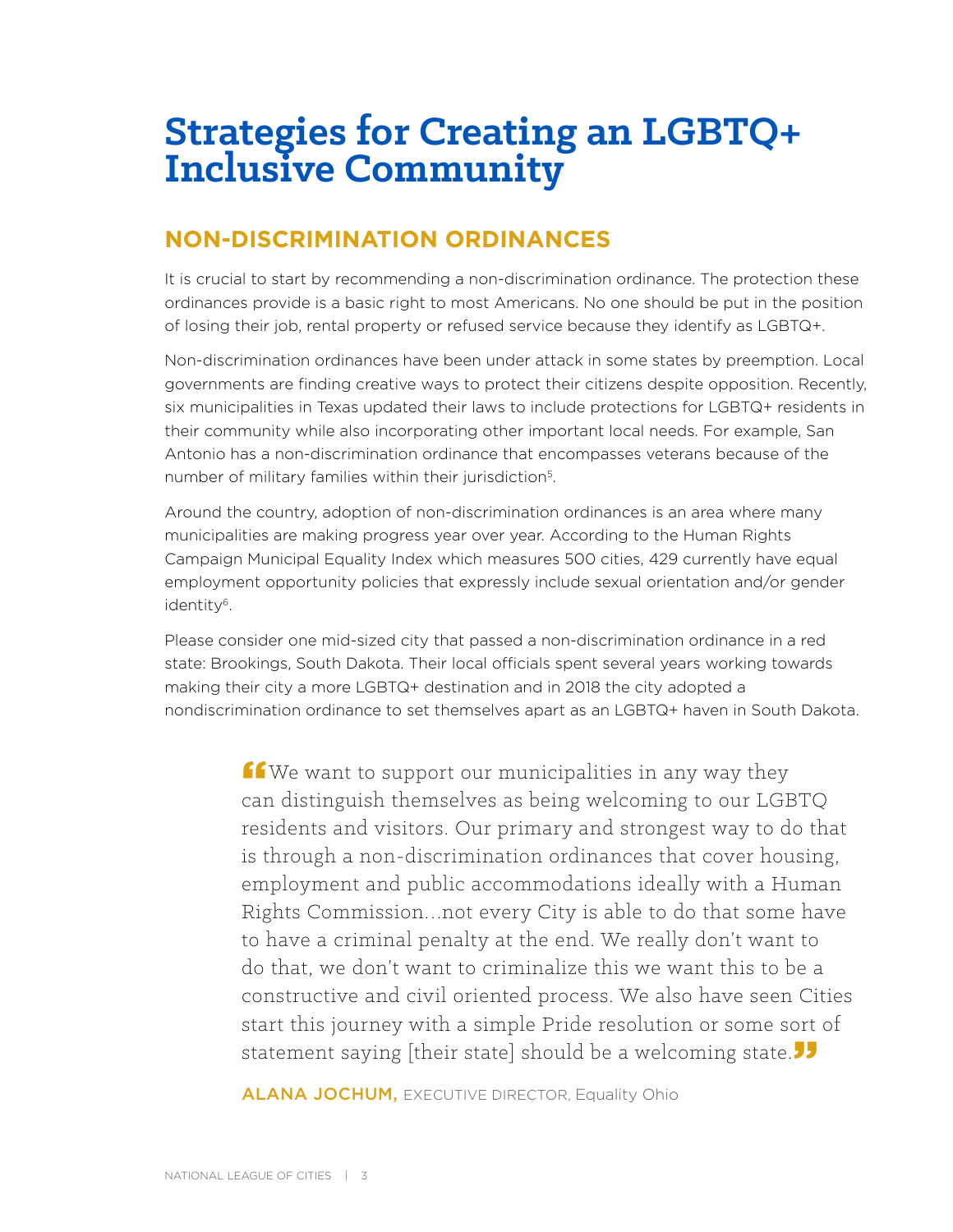ff Highlight the power of peer pressure... we've seen incredible success in northern Kentucky just on the other side on Cincinnati where the City of Covington issued a challenge about three years ago to its neighboring communities to its peer cities to pass their Fairness Ordinance. Covington had already had one for almost two decades at that point and, by heavens, they picked up the challenge and about ten cities surrounding that one have passed an ordinance now because the dominos just started falling and all we had to do was have that city issue the challenge.

**CHRIS HARTMAN, EXECUTIVE DIRECTOR, Fairness Campaign, Kentucky** 

### **ECOMONIC GROWTH**

#### TOURISM

The tourism industry has seen the positive effects of how the LGBTQ+ community can help in times of recovery. As people have started travelling again, LGBTQ+ travelers are leading the charge, spending money to get back out in the world and see new places<sup>7</sup>. In the U.S. LGBTQ+ travel is a \$63.1 billion dollar industry<sup>8</sup>. Smart cities, towns, and villages are enticing these travelers as the U.S. heads toward recovery.

Not only do travelers spend money on lodging, food, shopping and experiences while visiting a new city or charming town but states offer grants to help generate tourism and attract the attention of visitors. Looking for funding to start generating buzz around your municipality? Why not apply for an Emerging Destination Marketing Grant<sup>9</sup> or Tourism Marketing Grant<sup>10</sup> to put your location in the minds of LGBTQ+ travelers looking to get out after a year inside.

#### ATTRACTING BUSINESSES

The LGBTQ+ community also has a big impact on Fortune 500 companies and sporting events. North Carolina suffered a major financial blow that would have cost them \$3.76 billion over a dozen years<sup>11</sup> if they hadn't repealed their notorious 'bathroom bill' which removed gender identity and sexual orientation from statewide anti-discrimination protections and required transgender people to use the bathroom that matched the sex assigned on their birth certificate<sup>12</sup>. The NCAA boycotted until the law was repealed<sup>13</sup>. Meanwhile in the Midwest, Salesforce cancelled all programs that required employees and customers traveling to Indiana when the state passed a religious freedom bill allowing for refusal of services to LGBTQ+ individuals based on one's religious beliefs.14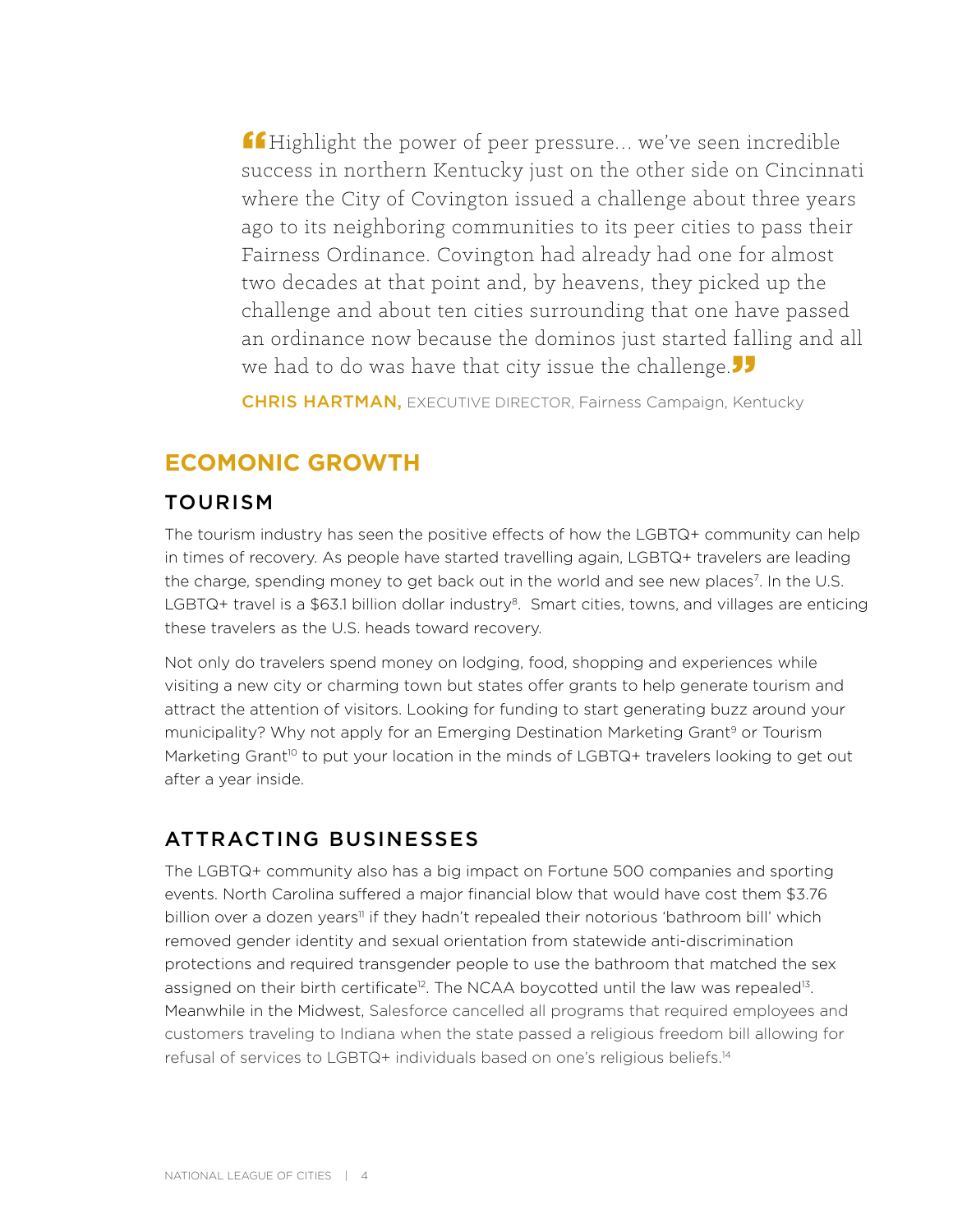On the upside, companies also reward municipalities that have non-discrimination laws in place to welcome their LGBTQ+ employees. When Amazon was selecting a second headquarters, a decision that would bring thousands of new jobs to its host, one of their requirements was a non-discrimination law protecting sexual orientation and gender identity<sup>15</sup>.

> fone of the first things we did was launch a program called "Equality Means Business" and we got major companies. These are companies that had in their mission statement that these were their values and that they were inclusive but their was a total disconnect from what was happening at the local and state level in Florida and so we wanted to amplify those voices and what we heard back from companies was that it was a win-win because in terms of competing for the best and the brightest and retaining top talent they saw that they weren't just selling their business they were selling quality of life in the community where they were located.<sup>"</sup>

NADINE SMITH, EXECUTIVE DIRECTOR, Equality Florida

### **MUNICIPALITY AS THE EMPLOYER**

#### BENEFITS FOR SAME OR DIFFERENT SEX PARTNERS

Municipalities find themselves in the unique position of being both a governing body and employer. In some places, they may even be the largest local employer. Perhaps the most accessible route to making cities more LGBTQ+ inclusive starts by changing the policies a municipality has in place as the employer.

It is not uncommon for cities to offer benefits to full-time employees, spouses and their families. However, there is room to expand on this policy to include access to the same benefits for same or different sex partners and legal dependents. In spite of the US Supreme Court's 2015 *Obergefell v. Hodges<sup>16</sup>* ruling in support of same sex marriage, many state legislatures have kept their now void laws and continue to look for loopholes around the current ruling<sup>17</sup>.

With states continuing to poke holes in same sex marriage, allowing municipal employees the opportunity to share benefits with their significant others is both LGBTQ+ inclusive and stands as a protection from state legislatures' continued roadblocks. As of 2020, 127 cities<sup>18</sup> offer benefits like the one suggested here according to the Human Rights Campaign Municipal Equality Index which surveys 500 municipalities across the country.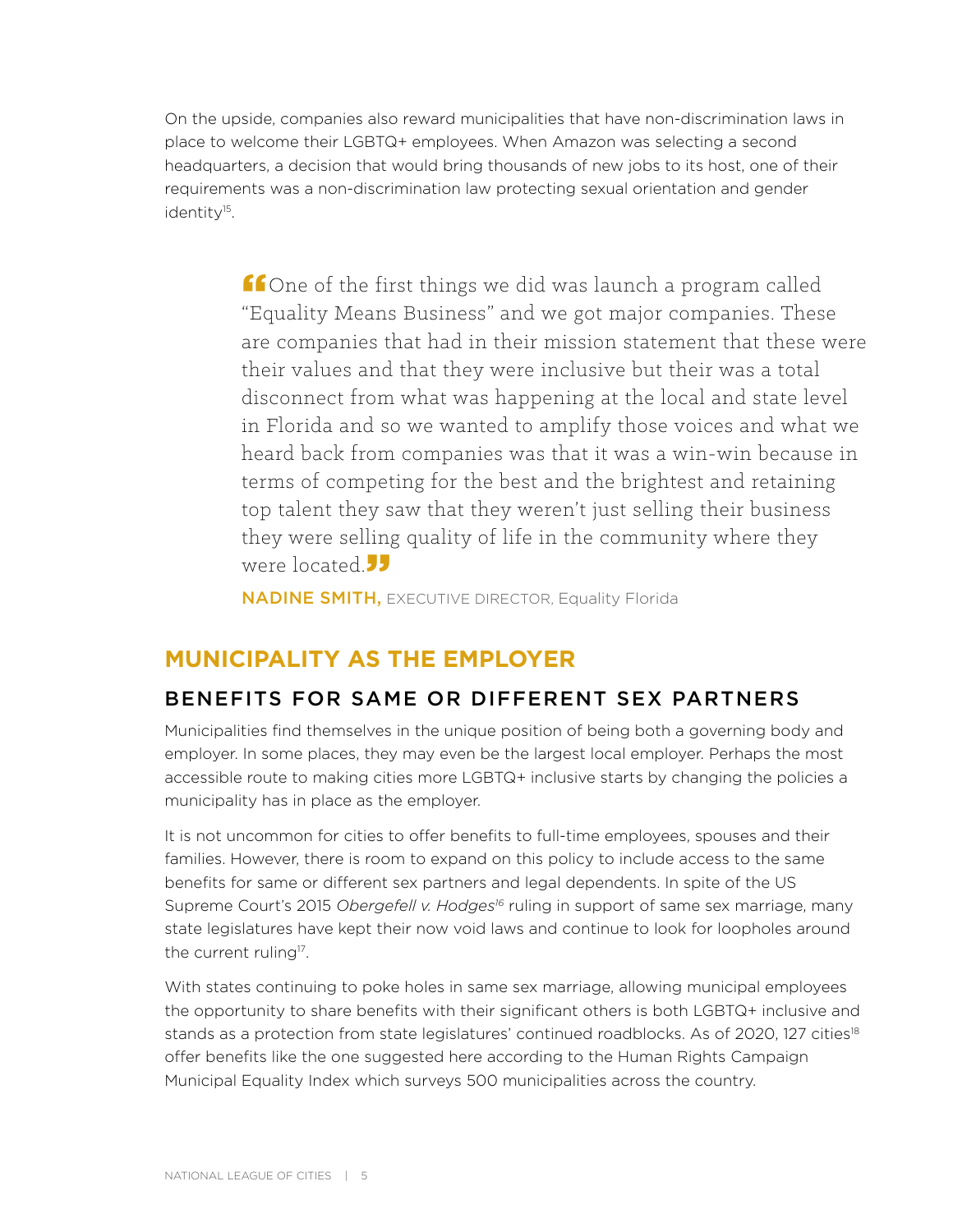There is room for municipalities to grow as employers and take a step towards both employee satisfaction and creating an LGBTQ+ welcoming workplace.

### TRANSGENDER INCLUSIVE HEALTH CARE

Another benefit that can be extended to local government employees is to offer transgender inclusive health care. Currently, 179 cities offer this benefit for city employees which has increased from 2019 when 164 cities<sup>19</sup> provided the same benefits. While over 1.4 million<sup>20</sup> adults in the United States now openly identify as transgender, that number is growing as Gen  $Z$  enters the workforce with at least two percent<sup>21</sup> of their group identifying as gay, lesbian or transgender.

By offering transgender inclusive health care to municipal employees, municipal officials are opening benefits that should already be available. This also places local government as leaders preparing for the future as the next generation comes forward looking for employers that offer a welcoming environment and benefits.

# CONTRACTORS WITH EMPLOYMENT NON-DISCRIMINATION POLICIES

Local governments don't just have avenues to be inclusive with their employees but to reward those they choose to work with, like contractors, who are also LGBTQ+ friendly. The Supreme Court case *Fulton v. City of Philadelphia* issued a ruling in favor of Catholic Social Services due to the city's inconsistent exemption language something that can be addressed not just with stronger ordinances but by building nondiscrimination language into city contracts.

NLC joined in a State and Local Legal Center brief on this case in support of the City of Philadelphia asking the Court to not overturn *Employment Division v. Smith*, holding that individuals must comply with "valid and neutral law of general applicability" regardless of their religious beliefs. This decision is very important to local governments because it provides a bright line disallowing religious discrimination claims where government is treating everyone the same. This case has been the law of the land for 30 years and is very favorable to minimizing lawsuits against local governments.

The City of Philadelphia never intended to block same-sex couples from serving as foster parents. However, they did not specifically require their contractors to have their own employment non-discrimination policies with language including sexual orientation and gender identity. As a result, this contractor was able to avoid breaking the terms of their contracts regardless of the municipality's preferences.

If your city, town or village already has non-discrimination policies in place for your workforce, ensuring that city contractors are covered by nondiscrimination requirements embedded in the contracts is a next step to protecting your municipality and its LGBTQ+ residents.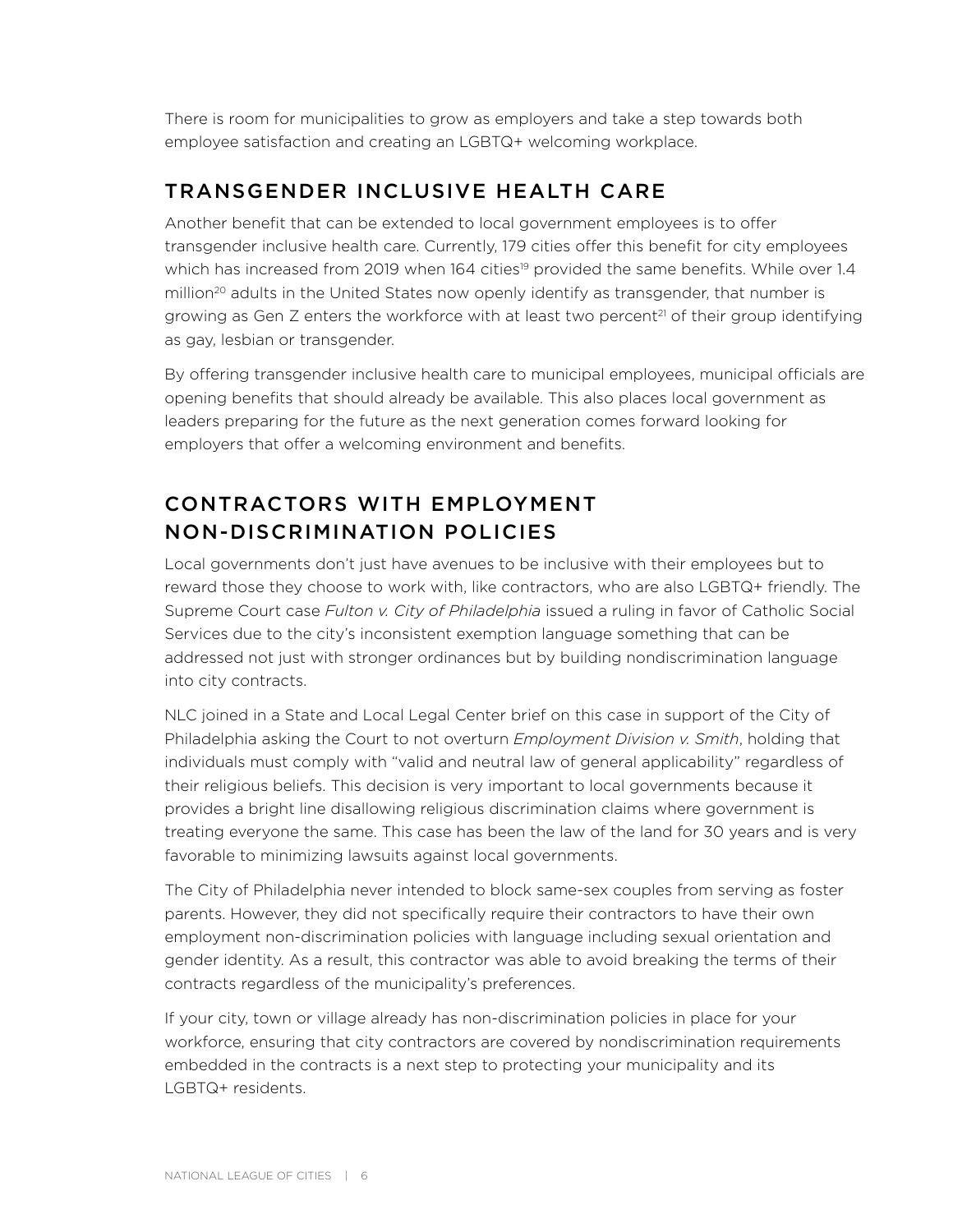$f$  The main takeaway from Fulton is that words matter. It was not a broad (Supreme Court) decision it was very narrow but it was very clear that the way that the contract was setup and the way the wording of the local ordinance was it mattered and it did not include the entity, the adoption agency, in that case as a public accommodation and the terms of the contract were not equally enforced and that was the problem…The two areas to really focus on or at least the areas where we get the most questions at Equality Ohio are the definition of public accommodations and the religious exemption language itself  $\overline{\phantom{a}}$ 

**ALANA JOCHUM, EXECUTIVE DIRECTOR, Equality Ohio** 

#### DEFINITION OF PUBLIC ACCOMMODATIONS:

A public accommodation is a private entity that owns, operates, leases, or leases to, a place of public accommodation. Places of public accommodation include a wide range of entities, such as restaurants, hotels, theaters, doctors' offices, pharmacies, retail stores, museums, libraries, amusement parks, private schools, and day care centers. Private clubs and religious organizations are exempt from the ADA's title III requirements for public accommodations.<sup>22</sup>

#### DEFINITION OF RELIGIOUS EXEMPTION:

Religious exemption laws permit people, churches, non-profit organizations, and sometimes corporations to seek exemptions from state laws that burden their religious beliefs. There is a coordinated strategy to mount legislation and litigation across the country to undermine nondiscrimination protections, comprehensive health care, and the regulations administering social and public services by inserting exemptions into the laws based on religious or moral beliefs. These attacks on the law include the so-called First Amendment Defense Act (FADA), state religious exemption laws in adoption and foster care, religious exemptions in healthcare including for reproductive care, denial of government services including marriages, denial of service in public businesses, the denial of employee benefits, and cases like the Hobby Lobby U.S. Supreme Court decision.<sup>23</sup>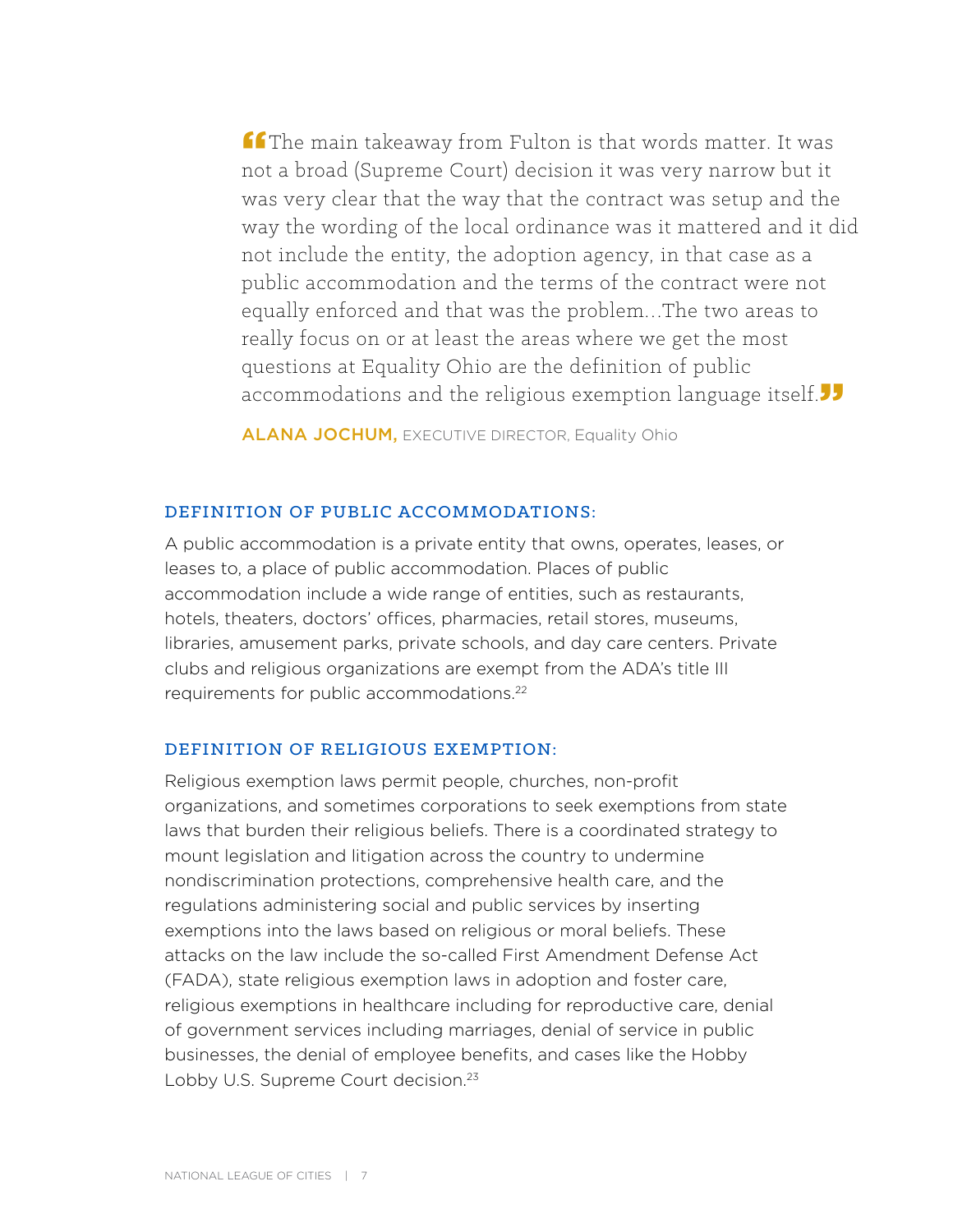# **MUNICIPAL SERVICES**

### LGBTQ+ LIAISON IN THE CITY EXECUTIVE OFFICE

To create an LGBTQ+ welcoming community, local leaders can also make a seat at the policy table. By having someone in the City Executive Office serve as the LGBTQ+ Liaison you are opening the door embracing the LGBTQ+ community. What programs could be more inclusive? How can you open your city to increased tourism and engagement opportunities that can be seen from a fresh perspective? Give members of your community a voice.

Of those cities surveyed in the Municipal Equality Index, as of 2020, 195 of them have LGBTQ+ Liaisons in their city executive offices  $24$ . Perhaps hiring one individual for the role of liaison isn't a resource currently available. Consider creating a working group from your current workforce or volunteers. Take the example of Charleston, West Virginia with a population of 48,000. The city created a group with the goals of establishing an antibullying youth council, developing anti-bullying and harassment policies for city parks and Recreation facilities, developing LGBTQ-awareness training modules for city employees and reviewing city health insurance coverage to ensure it is LGBTQ-inclusive<sup>25</sup>. Charleston's goals set an example on ways to become more LGBTQ+ inclusive.

> **ff** The role of LGBTQ Liaisons as a role designated typically by the Mayor [or City Manager is important]. I think when these bodies have teeth and the role of LGBTQ Liaison has teeth you're able to actually get some things moving and things done. In Georgia a lot of times once we have gotten an NDO (nondiscrimination ordinance) passed the next step is working with the Mayor to appoint a specific staff role to create some sort of advisory body. It builds in a sort of watchdog mechanism around making sure that this isn't just an ordinance that is passed…but is actually operationalized and provides folks the real protections that they're looking for.

**ERIC PAULK, JD., DEPUTY DIRECTOR, Georgia Equality**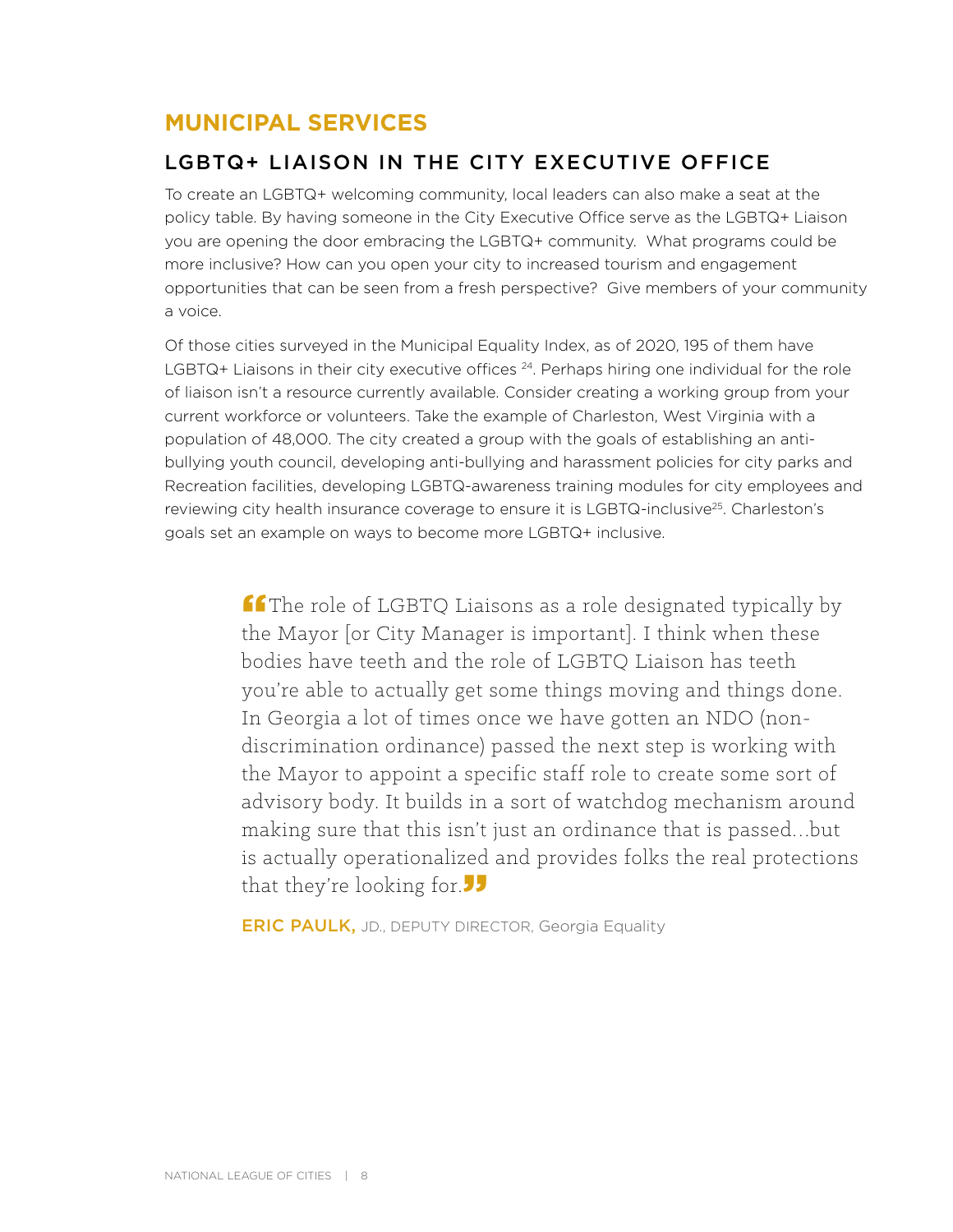#### LGBTQ+ LIAISON OR TASK FORCE IN THE POLICE DEPARTMENT

Perhaps after the 2020 protests and community outcry for more inclusive police training you might want to consider opening the door to an LGBTQ+ liaison primarily for the police department. Perhaps it is worth considering a liaison who offers multiple trainings, oversight and protections for a multitude of disparate communities.

## **RACIAL EQUITY LENS**

It is estimated that one third of the LGBTQ+ population are people of color.<sup>26</sup> As with other spaces, there are racial disparities in the LGBTQ+ community as well. For example, while LGBTQ+ youth in general are over-represented in the houseless population, African American and Native American LGBTQ+ youth are even more disproportionately affected.<sup>27</sup> Similarly, incarceration rates and HIV infection are higher in BIPOC LGBTQ+ communities than in non-BIPOC LGBTQ+ communities.28 Community organizers from various BIPOCfocused and LGBTQ+-focused organizations in New York and New Orleans worked together to specifically include a ban on police profiling of sexual orientation and gender identity along with race, religion, ethnicity, age, housing and immigration status, and disability (including HIV status).29 Siloing and lack of relationships between communities can lead to opponents using wedge politics to divide LGBTQ+ advocates and voters from BIPOC advocates and voters leaving LGBTQ+ BIPOC caught in the middle<sup>30</sup>.

Racial equity and LGBTQ+ equality can (and must) both be accomplished by utilizing partnerships and ensuring that Black, Indigenous, Latinx, Asian, and Pacific Islanders who identify as LGBTQ+ are represented by LGBTQ+ liaisons, included in non-discrimination ordinances, and served by municipal services.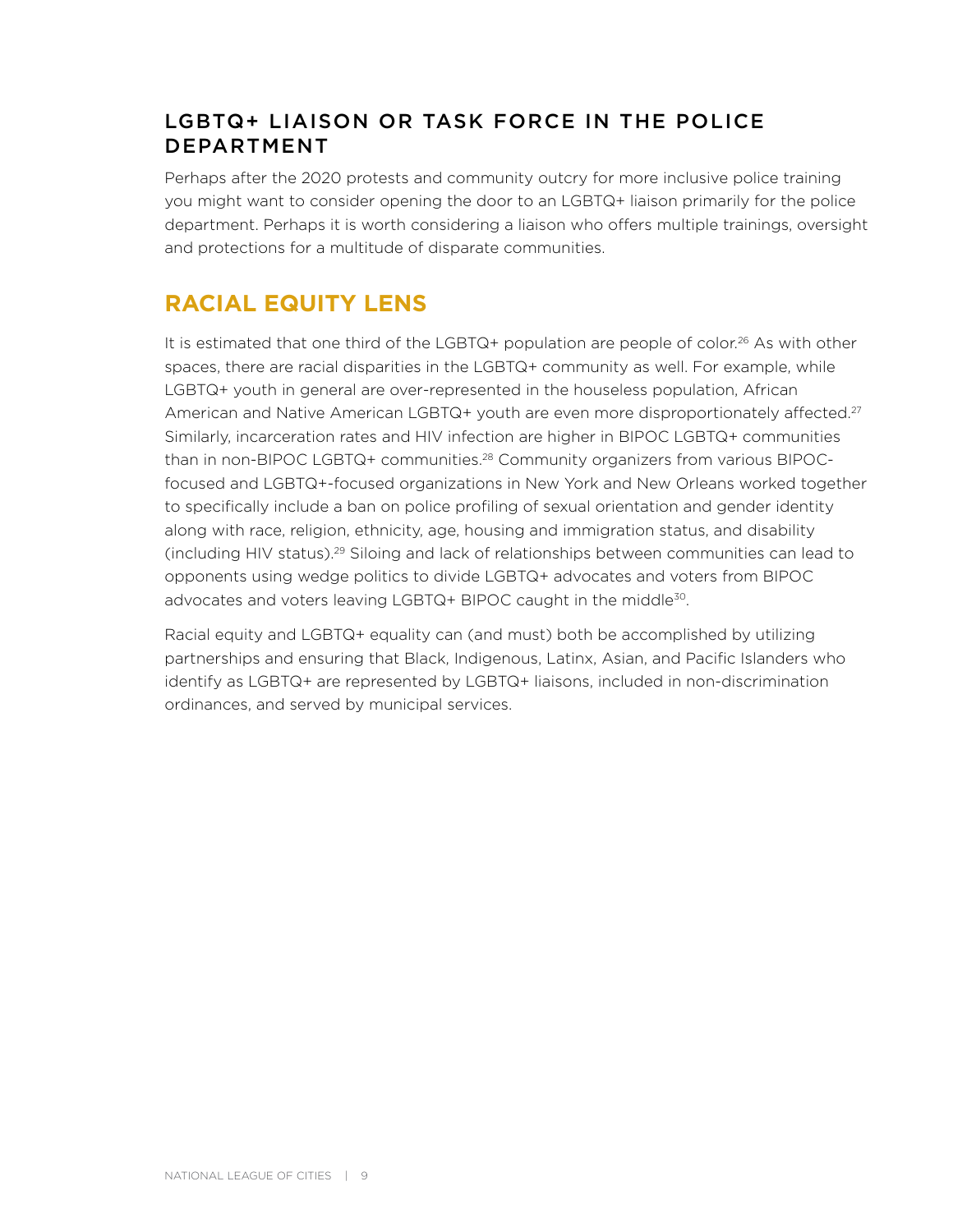# **Take Action**

Whether your avenue for creating a more LGBTQ+ safe and inclusive community is through non-discrimination ordinances, municipal services or benefits to employees there are steps a municipality can take no matter the size. When advocating on behalf of these changes do remember to cite how it helps stimulate economic growth within the community either through tourism, attracting companies that have LGBTQ+ policies for establishing themselves in an area, or if your state offers funding for becoming attractive to tourists and newcomers.

Small to mid-size municipalities can implement similar actions to those listed above, like Brooking, South Dakota with a population of 24,000. Their community worked hard and improved from a 12 to 100 on the Human Right Campaign Municipal Equality Index <sup>31</sup> and now the city is lauded. Brooking is now ranked as a LGBTQ+ friendly tourist destination for those looking for a trip with small town charm. Diligent and intentional action proves that it is possible for a small city to make big strides as an LGBTQ+ welcoming destination.

Specifically including LGBTQ+ people of color in your LGBTQ+ outreach and partnering with BIPOC-led organizations is important to become a truly inclusive city. Being intentional in your partnerships and BIPOC representation in LGBTQ+ Liaisons and Human Rights Commissions can help make your city safe and accessible for everyone.

Review your state constitutions in preparation for doing this work of passing a nondiscrimination ordinance. Start with some of the key points listed above based on the resources currently available. If your municipality is not able to hire an LGBTQ+ liaison for the city executive office, consider voluntary roles like a Human Rights Commission that are equally as passionate still moving the municipality in the right direction.

#### On Non-Discrimination Ordinances:

**ff** Having a comprehensive and inclusive non-discrimination ordinance on the books has helped alleviate stress from working class members of the Anchorage community who constantly worried about being themselves in the workplace and being fired or getting evicted by their landlord because of who they love  $\overline{\phantom{a}}$ 

ASSEMBLYMEMBER FELIX RIVERA, Municipality of Anchorage, Alaska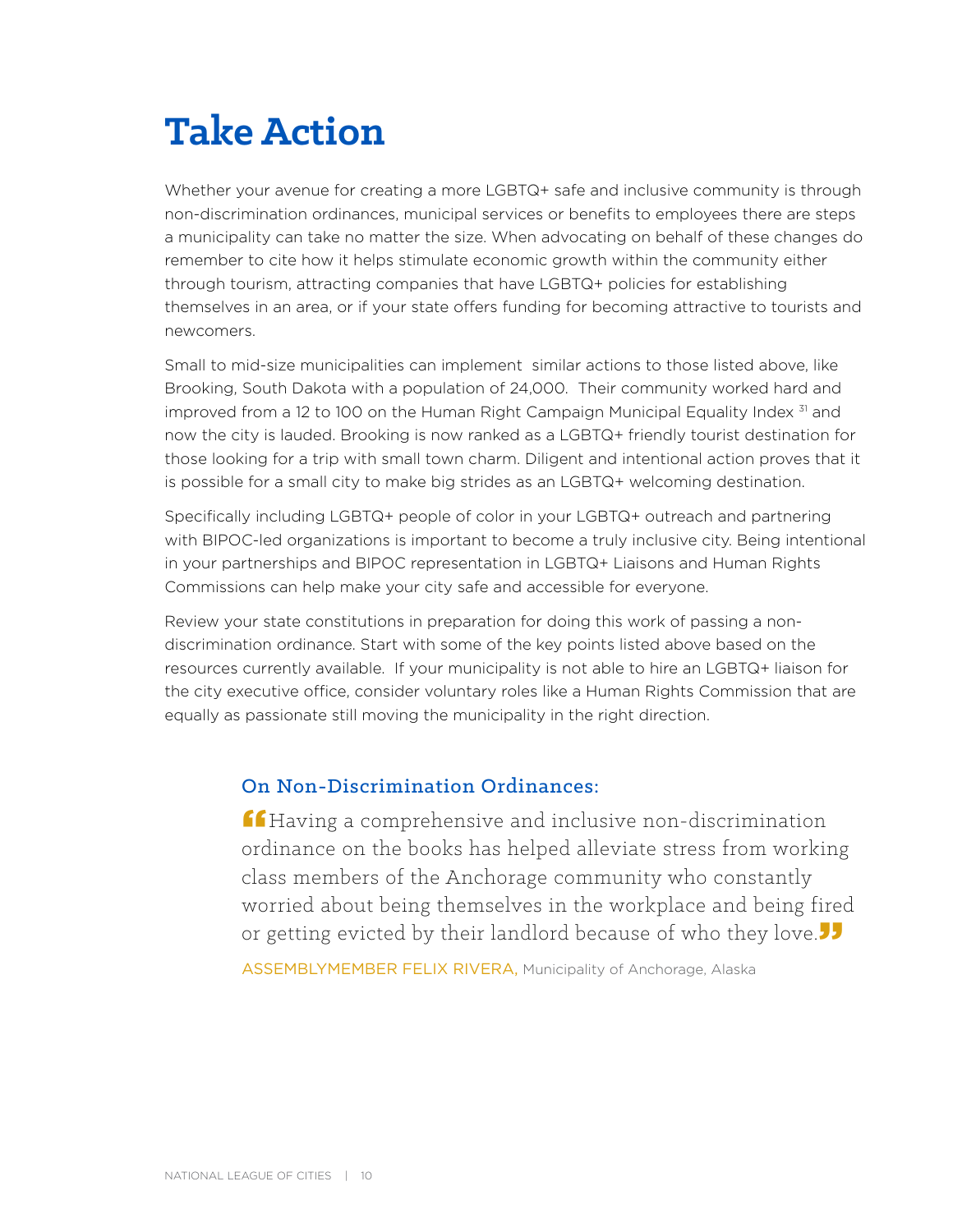#### On Non-Discrimination Ordinances:

 $f_{\text{In 2007}}$ , Charleston was the first municipality in the state of West Virginia to enact a non-discrimination ordinance to protect LGBTQ community members. Our state now has 15 of these local non-discrimination laws. On August 2, 2021 Charleston became the first municipality in the state to ban the harmful practice of conversion therapy for minors. We are pleased to join the 70 plus municipalities across the country that have already done so. The ordinance, which I was honored to sponsor, is not only about protecting our LGBTQ youth but recognizing and valuing who they are and their contributions to our community.

COUNCILMEMBER CAITLIN COOK, CITY OF CHARLESTON, West Virginia

#### On Municipal Services:

**"Anybody who follows the City of Covington on social media or** reads our frequent news releases is crystal clear that we embrace diversity, especially as it relates to the LGBTQ+ community. We proudly tout this narrative in a number of visible ways: Through City leaders' and staff participation in the annual NKY Pride Parade and Festival (that happens in our city), sponsorship of a regional awards celebration, our rainbow-colored crosswalks, our encouragement of neighboring Cities to follow our lead, and our support of the new NKY Pride Center down the street from City Hall. We also have LGBTQ+ representation in both elected and administrative leadership. In short, there's a reason that NBC News in 2019 included Covington in its list of "11 gay-friendly small cities in big red states.<sup>"</sup>

**COMMISSIONER SHANNON SMITH, CITY OF COVINGTON, Kentucky**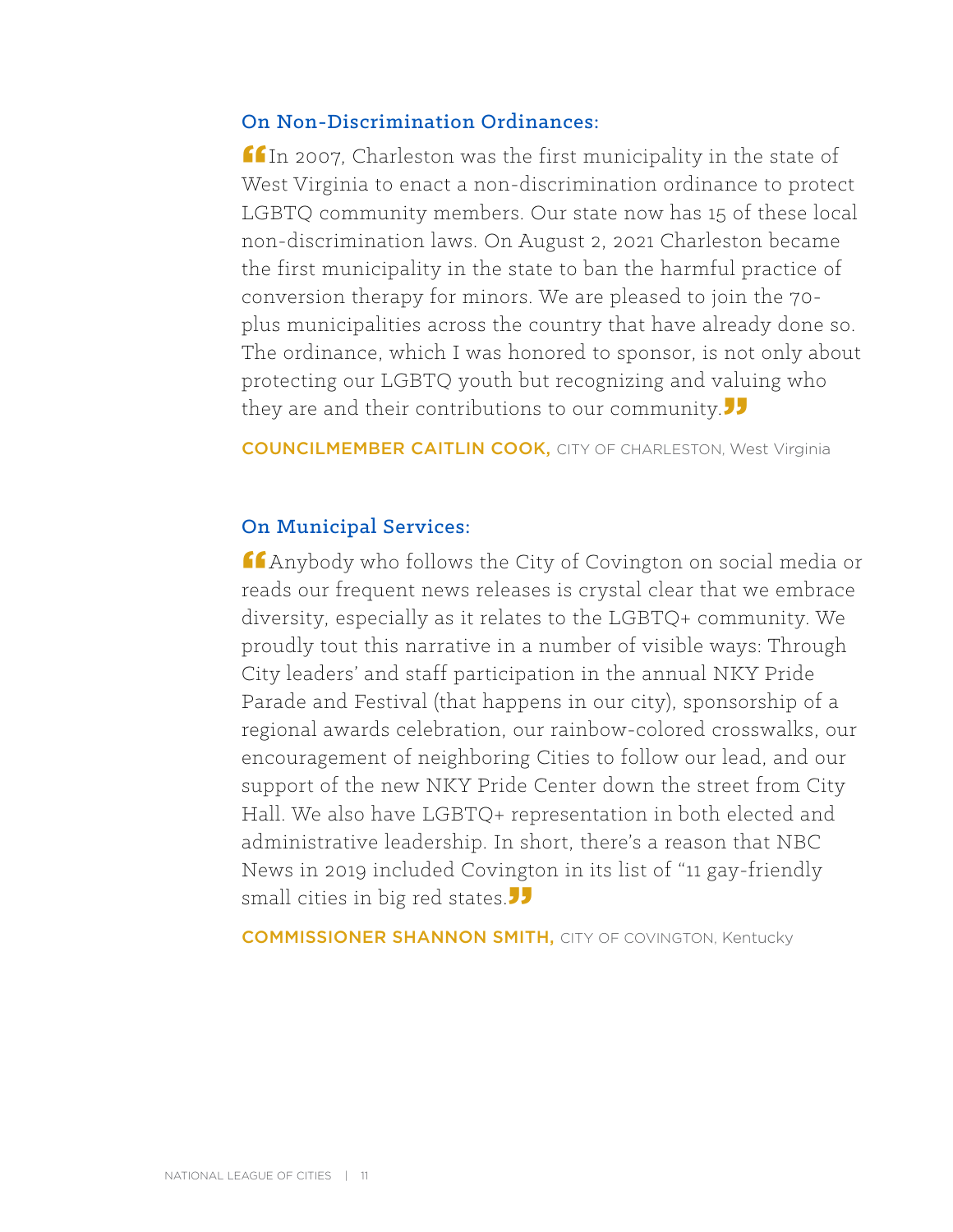### On Municipality as The Employer:

 $f$  We know that creating a vision is great – but real change happens in hearts and minds but also by establishing LGBTQ+ friendly policies and creating an environment to make it happen. For us this means policies for non-discrimination in city employment for both sexual orientation and gender identity, implementing a Human Rights Commission, having a LGBTQ+ liaison to city executives and to the police department, having an anti-bullying school policy, and openly LGBTQ+ individuals appointed to city committees and as members of the City staff and leadership team.

MAYOR OEPKE NIEMEYER, CITY OF BROOKINGS, South Dakota

#### On Economic Growth:

"Policies such as the Anti-Discrimination ordinances allow business owners and residents to freely participate in the economy without fear of discrimination or hostility. In fact, because of our reputation as an inclusive and progressive city, the City of Tempe is an attraction for valley residents as well as national and international visitors. One such example is our city hosting the National Gay Flag Football League tournament.

COUNCILMEMBER JENNIFER ADAMS, CITY OF TEMPE, Arizona